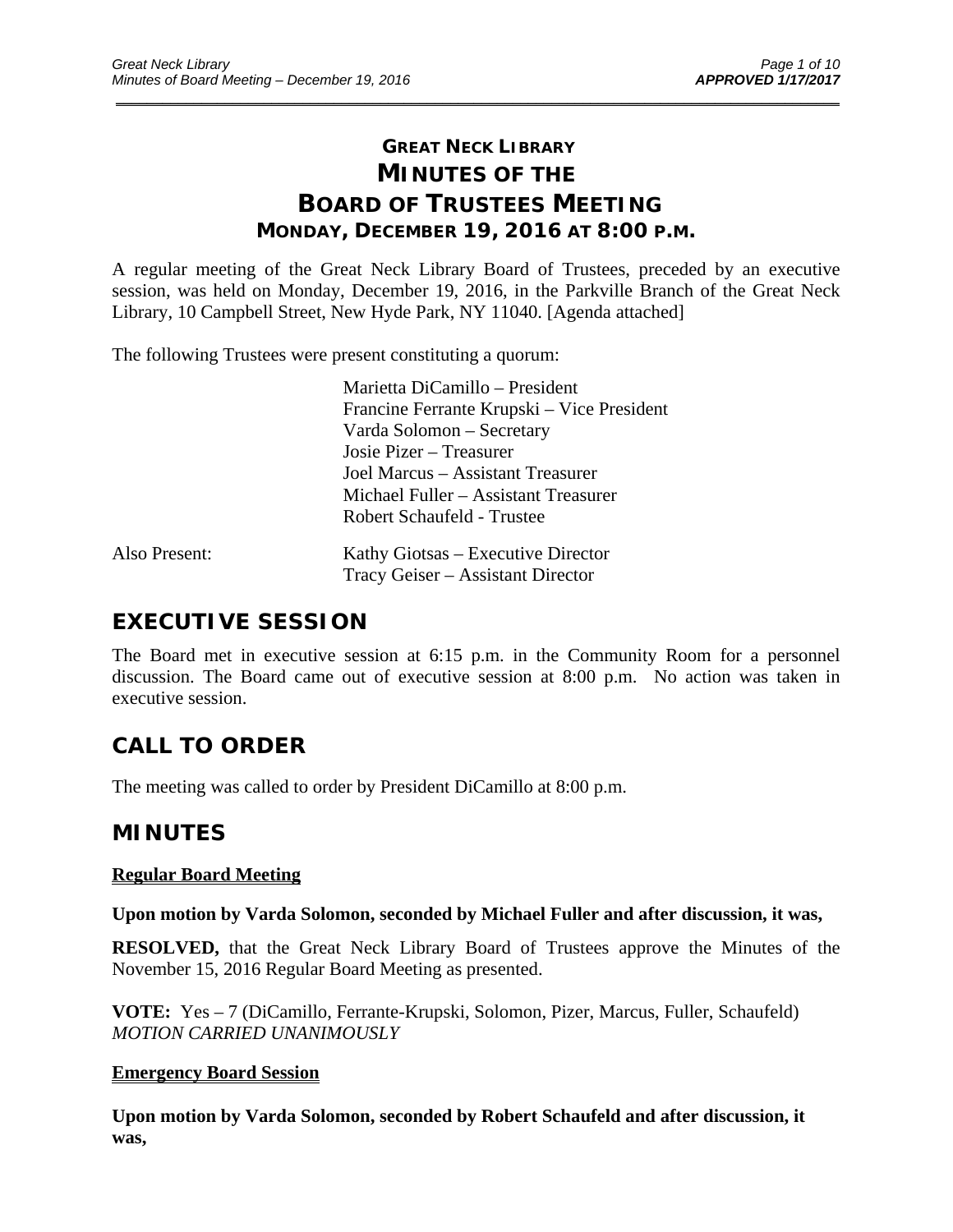**RESOLVED,** that the Great Neck Library Board of Trustees approve the Minutes of the November 10, 2016, Emergency Board Meeting as presented.

**VOTE:** Yes – 7 (DiCamillo, Ferrante-Krupski, Solomon, Pizer, Marcus, Fuller, Schaufeld) *MOTION CARRIED UNANIMOUSLY* 

# **TREASURER'S REPORT**

**Upon motion by Josie Pizer, seconded by Francine Ferrante Krupski and after discussion, it was,** 

**RESOLVED,** that the Great Neck Library Board of Trustees accept the following financial reports which have been reviewed by the Treasurer:

- December 19, 2016, Treasurer's Report;
- Warrant dated November 5 through December 4, 2016, which has been reviewed by the Treasurer, the sums set against their respective names, amounting in the aggregate to \$443,542.65.
- Payroll Warrants for pay dates November 13 and November 22, 2016, which have been reviewed by the Treasurer, (in the amounts of \$143,212.04 and \$129,698.58, respectively,) for a total of \$272,910.62.

**VOTE:** Yes – 7 (DiCamillo, Ferrante-Krupski, Solomon, Pizer, Marcus, Fuller, Schaufeld) *MOTION CARRIED UNANIMOUSLY* 

# **PAYROLL CHANGES**

### **Upon motion by Josie Pizer, seconded by Joel Marcus, and after discussion, it was,**

**RESOLVED,** that the Great Neck Library Board of Trustees accept the Payroll Changes report of November 5 through December 4, 2016 as presented, which have been reviewed by the Finance Committee.

**VOTE:** Yes – 7 (DiCamillo, Ferrante-Krupski, Solomon, Pizer, Marcus, Fuller, Schaufeld) *MOTION CARRIED UNANIMOUSLY* 

### **REPORTS**

### **Branch Committee**

President DiCamillo requested a moment of silence for Ruth Klement, Branch Head Librarian of Lakeville, who passed away unexpectedly on Wednesday, December 14th. Ruth was a beloved employee of the Great Neck Library since 1983 and will be sorely missed by the Board, the Staff and the Community.

Trustee Fuller added that Ruth was very enthusiastic for the growth and improvement of the Lakeville Branch which experienced an increase in patronage while the Main Library was closed for renovations.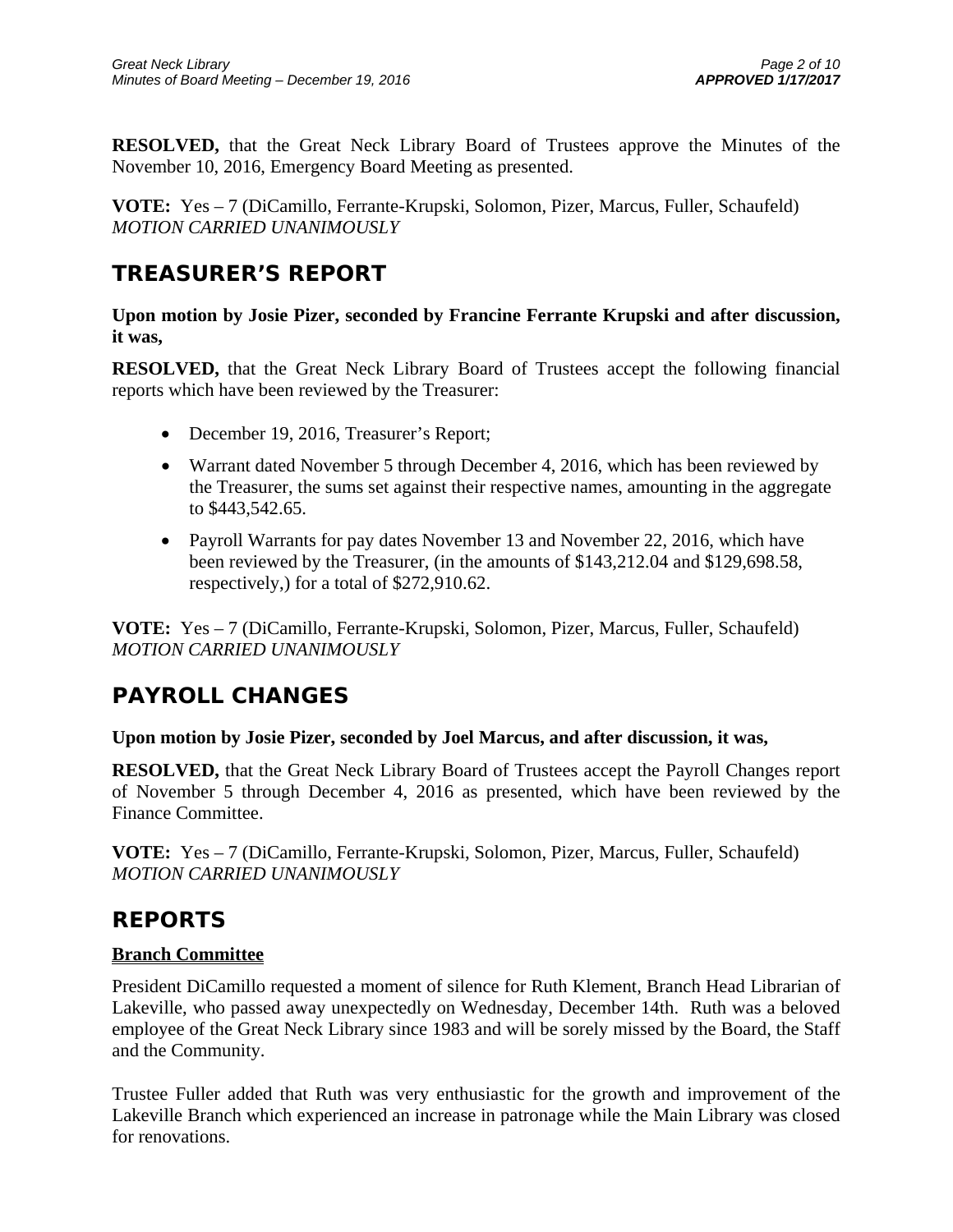A December meeting of the Branch Committee took place on the  $4<sup>th</sup>$  where possible space reconfigurations for the Parkville and Lakeville Branches were discussed. Consultants will be sought to assist with ideas. The next committee meeting is scheduled for January 5, 2017 at the Lakeville Branch to discuss options for that particular space and the public is encouraged to attend and voice their opinions.

### *Public Comment: Jean Pierce, Elizabeth Allen*

#### **Technology/Website Committee**

Trustee Schaufeld reported that the firewalls have been installed at the Main Library and all Branches and that the network is live. Installation has also been completed for the Phone and Paging systems. The Alarm and Surveillance systems, as well as the Community Room Multi Media system, are currently in process of installation.

#### **Landscaping Committee**

Trustee Schaufeld reported that the committee met last week and is fine tuning the plans in order to meet the Spring planting season.

#### **Policy Committee**

Trustee Marcus reported that the committee is scheduled to meet on February  $8<sup>th</sup>$ , 2017.

#### **Programming Committee**

Trustee Solomon reported that the Programming Committee met on November 29<sup>th</sup>. Discussion of Childrens, Adult programming and the expansion of the English Conversation Groups took place. A Chess Group will begin meeting at the Main Library and Ted Talk Programs are being explored. Executive Director Kathy Giotsas was requested to set up an Art Advisory Committee.

#### **Fundraising Committee**

Vice President Ferrante Krupski reported that the committee is scheduled to meet on January 23, 2017.

*Public Comment: Jean Pierce, Elizabeth Allen* 

#### **Staff Reports**

Trustee Pizer will email her comments to Executive Director Kathy Giotsas,

#### **Assistant Director's Report**

Assistant Director Tracy Geiser is actively working with Charles Wohlgemuth, Head of Maintenance, on the Construction punch list. She also anticipates training on all the newly installed equipment.

Text of the Assistant Director's written report dated December 15, 2016 below: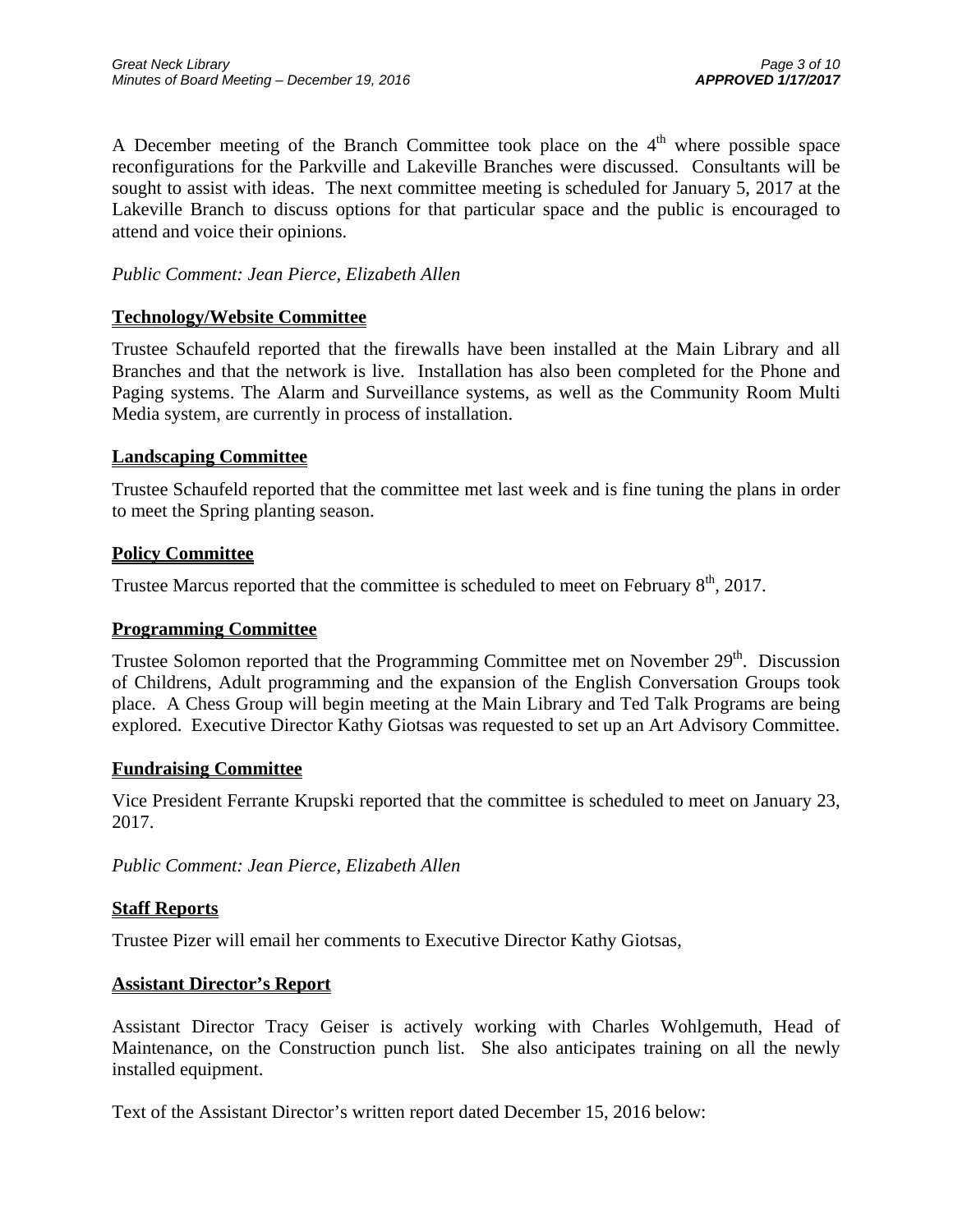#### **STAFFING:**

Interviews for open job positions are currently underway. The past few weeks have been very busy making sure we select the perfect person for each position. All postings have been posted on job sites, list servs and our webpage as well as in-house.

Nick Camastro and I have hired new Circulation Clerks who have filled in vacant spots at each of the branches and Main. Nick was able to do trainings with a few employees at the same time which helped to get them to their needed branches quicker. They have all taken to their positions quickly.

I have been working with the branches and department heads on getting the rest of their staff vacancies filled as quickly as possible. Letters will be sent to each part timer with their permanent schedules.

#### **MAIN:**

I am continuing to work with Charlie on the building punch list. Vinny from VRD has been in to take care of quite a few items but outside companies have to be called in to complete some of the other issues.

Charlie and I have been working with VRD to settle on a date to begin our full building training on all of the new equipment. We will have a Level's member in to video tape the session so that we will have it for the future. We had the door company come in to update the main door to the Children's area with a push button so that the door would no longer open with the sensor. This was of great concern to the parents.

Our new phone system has been installed. The switchboard has been sent back to Main to the great relief of the smaller Parkville staff. I'd like to thank them all for taking on a large roll while we waited for the new system to come in.

We have put a halt on anymore weeding of the items from storage. Shelvers and clerks are working to put the items back on the shelves. Duplicates and other carefully selected items will be transferred to each of the branches to help with their collections as well. Regular ordering of new items has been approved so each department is currently working on getting their orders in to Technical Services.

Pam and I are working to get Hoopla in for January. She spoke with our Midwest representative last week concerning any technology needs (she included Moe Kiswani and Garry in on this) as well as contract information. She and I will meet on Friday, December 16th to go over details.

#### **BRANCHES:**

On Thursday, December 1<sup>st</sup>, Jani-King and a dumpster were at Station to empty out the back rooms.

Charlie and I were at Parkville on Saturday, December 3rd with Jani-King, emptying the backroom.

At the most recent Branch Committee meeting we discussed bringing in space planners so that we can now refresh our branches and see what needs they may have such as the possibility of more study rooms or computer areas, etc. I will discuss with the Branch Heads about how to receive community input.

The cartons of books at Parkville will be brought back to Main this Thursday, December  $15<sup>th</sup>$  with the help of Jani-King. Once this is complete, the back area will be entirely cleared out. Charlie will then contact Joe from Parkville school who will then have the backroom cleaned up. Everything will be dusted, washed down and the carpet will be cleaned as well.

#### **Executive Director's Report**

Executive Director Kathy Giotsas reported that the Security System will be installed by the end of the year and the installation of multi-media for the Community Room is expected to be completed by the first week of January.

Text of the Executive Director's written report dated December 16, 2016 below: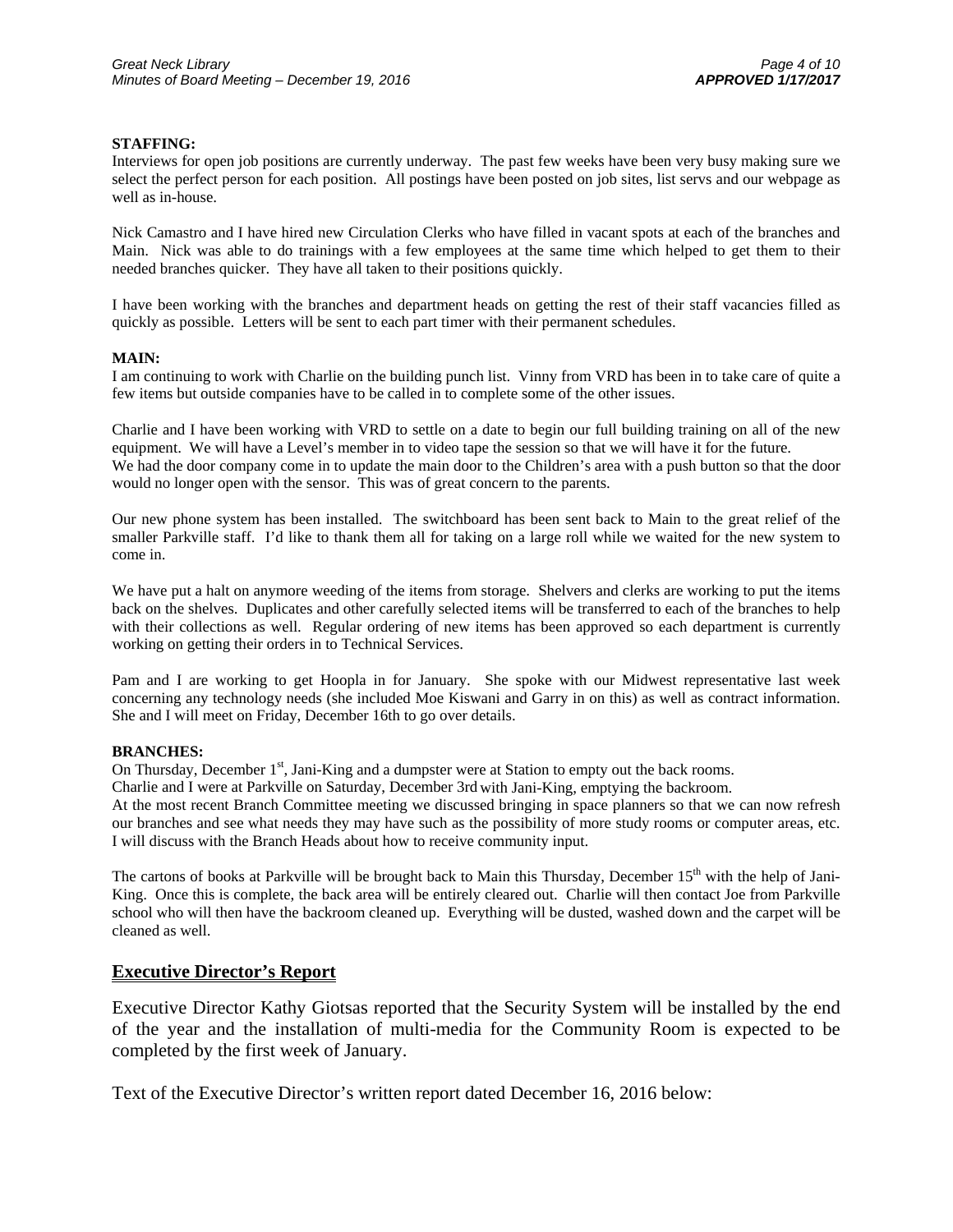#### **ADMINISTRATION**

This past month we have been getting comments on the library and what patrons like and dislike. We are also working on signage. Programming will be in full swing the beginning of January with our new outfitted community room. We have gotten requests from students to stay open later for the students. We may want to consider during midterm and final exams to stay open later. Parents would also like to see more toys and playtime for the kid and the children's department has been working hard in purchasing items and accommodating play time.

#### **BUILDING**

We have received the final survey and it was sent to the Nassau County Building Inspector two weeks ago. We should get out CO very soon since all the paperwork has been completed and submitted. We are also still waiting for a few things to be completed by the contractor from the punch list. There has been follow up and things are getting addressed. Maintenance staff is waiting to get trained on all the systems.

We have been working and making some change at the main building. The automated doors in the Children's department have been changed to a push button door. We are also looking at putting more shelving against some of the bare walls in children's.

We are also taking statistics on how many of the public computers are being used. There are more and more patrons bringing in their own laptops. We are looking at ways that the computer area could be better utilized.

#### **PERSONNEL**

Since we opened the new building we have been working on filling position to ensure that all the branches are covered. During the month of November we have been doing back to back interview and making sure that there are no gaps in the schedules. All the clerk positions have been filled and we are looking at filling to part-time librarian positions that are vacant due to retirement and acceptance of a full-time position elsewhere. We also hope to have all the positions filled for the new organizational chart by the end of December. The only position we have not advertised for is Adult Services Coordinator. We will be reviewing that position at the next personnel committee.

#### **RELOCATION**

We have cleared out all the boxes of books from Parkville and cleaned it out so that we can begin on transforming the room into a Children's room. Once we get the space architects we will have a better idea how we can transform the room. We have arranged to have a community meeting to get input from the community on what they would like to see at the Parkville Branch. This will help us with program outreach and better meeting the needs of the community.

Station has also been cleared out but we still have a few boxes that need to be shelved. We will also be looking at repurposing the back room area to meet the needs of the community.

The boxes of books have been brought back to main and things are getting shelved. Shelving is going faster now that our staffing levels are normal. We are hoping to get college students over the break to shelve the rest of the books.

Many of the boxes of books have been shelved and we are working on getting the rest shelved quickly. Both Reference and Circulation is shelving ten to twenty boxes of books a day. The books from storage have been delivered to the main library.

#### **TECHNOLOGY**

We have completed putting in the new phone system and it is working fine. There has been a little tweaking of the system such as the phone ringing in multiple locations so staff is not running to pick up a phone. We chose Jackie Quinn, the Children's Librarian to be the voice on the answering system.

The paging system has also been installed and working. We are just adjusting the volume so that it could be here throughout the library.

PC Wizard installed the firewalls at all the branches and we were down for about half a day but things all worked out. We have been having some issues with the Wi-Fi but we have been resolving them as they occur.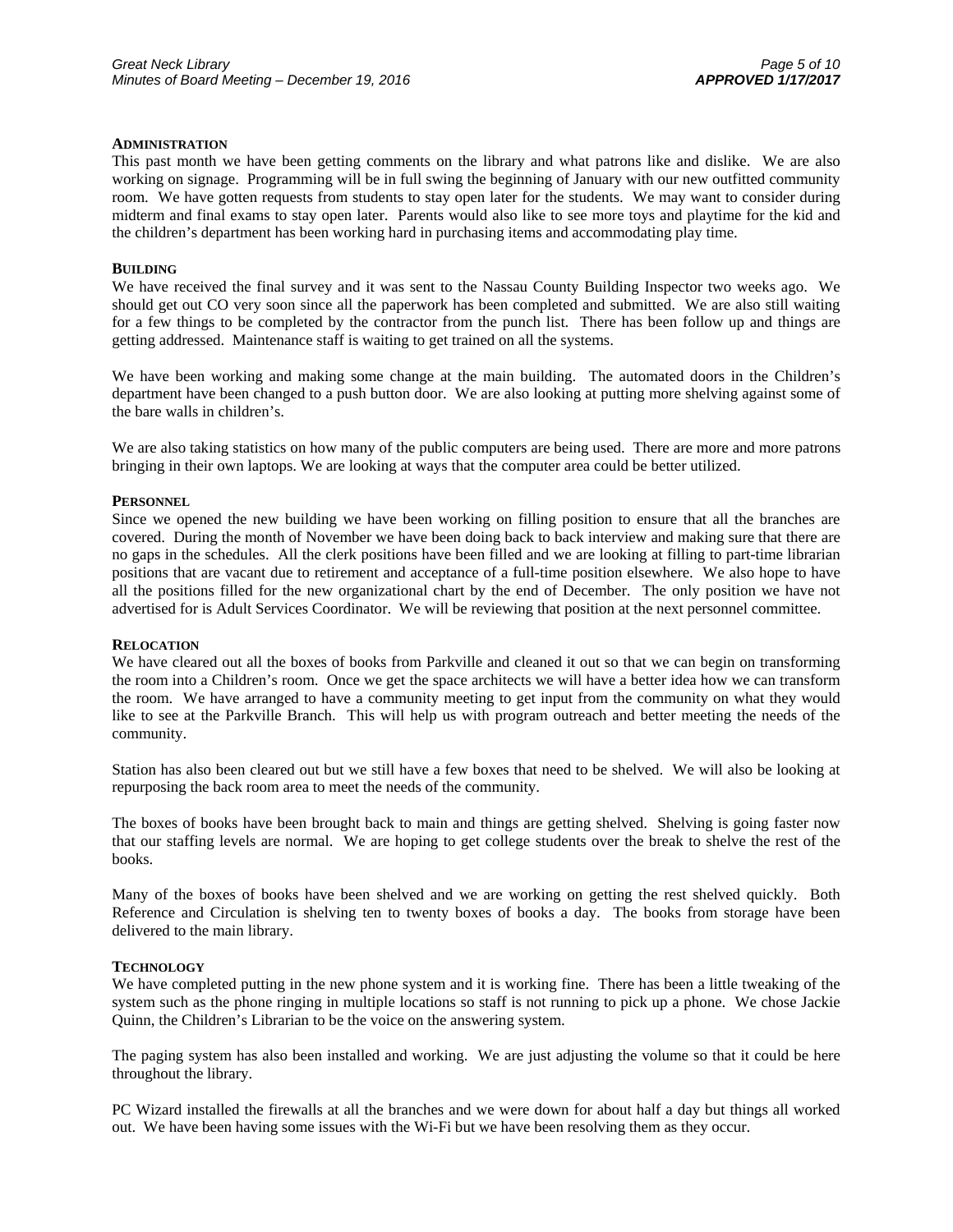Profound has begun their work and will be completed by the first week of January. A+ Technology will be completed by the end of December.

# **OLD BUSINESS**

### **(a) Policy Manual Changes**

- (i) Amend Section 500-50/Hours of Service-Second Read
- (ii) Revise Section 300-20/Job Description Business Manager Second Read
- (iii) Revise Section 200-40 Board Committees Second Read

*Public Comment: Elizabeth Allen* 

#### **Revise Section 600-15/Discarding of Excess-Third Read & Vote**

#### **Upon motion by Joel Marcus, seconded by Robert Schaufeld, and after discussion, it was,**

**RESOLVED,** that the Great Neck Library Board of Trustees adopt Section 600-15 Discarding of Excess Volumes) and that it be incorporated in the Board Policy Manual accordingly. [copy attached]

**VOTE:** Yes – 7 (DiCamillo, Ferrante-Krupski, Solomon, Pizer, Marcus, Fuller, Schaufeld) *MOTION CARRIED UNANIMOUSLY* 

### **Motion to Take from the Table the Approval of RFID for Main and the Branches**

#### **Upon motion by Michael Fuller, seconded by Varda Solomon, and after discussion, it was,**

**RESOLVED,** that the Great Neck Library Board of Trustees take from the table the motion relating to the Approval of RFID for Main and the Branches.

**VOTE:** Yes – 7 (DiCamillo, Ferrante-Krupski, Solomon, Pizer, Marcus, Fuller, Schaufeld) *MOTION CARRIED UNANIMOUSLY* 

#### **Motion to Withdraw the Motion for the Approval of RFID for Main and the Branches**

#### **Upon motion by Joel Marcus, seconded by Varda Solomon, and after discussion, it was,**

**RESOLVED,** that the Great Neck Library Board of Trustees withdraw the original motion relating to the Approval of RFID for Main and the Branches.

**VOTE:** Yes – 7 (DiCamillo, Ferrante-Krupski, Solomon, Pizer, Marcus, Fuller, Schaufeld) *MOTION CARRIED UNANIMOUSLY* 

#### **Approval of New Motion for RFID for Main and the Branches**

**Upon motion by Francine Ferrante Krupski, seconded by Michael Fuller, and after discussion, it was,** 

**MOVED,** that the Great Neck Library Board of Trustees approve the purchase of an RFID system from BiblioTecha for the Great Neck Library System in the amount of \$ 142,180.00 and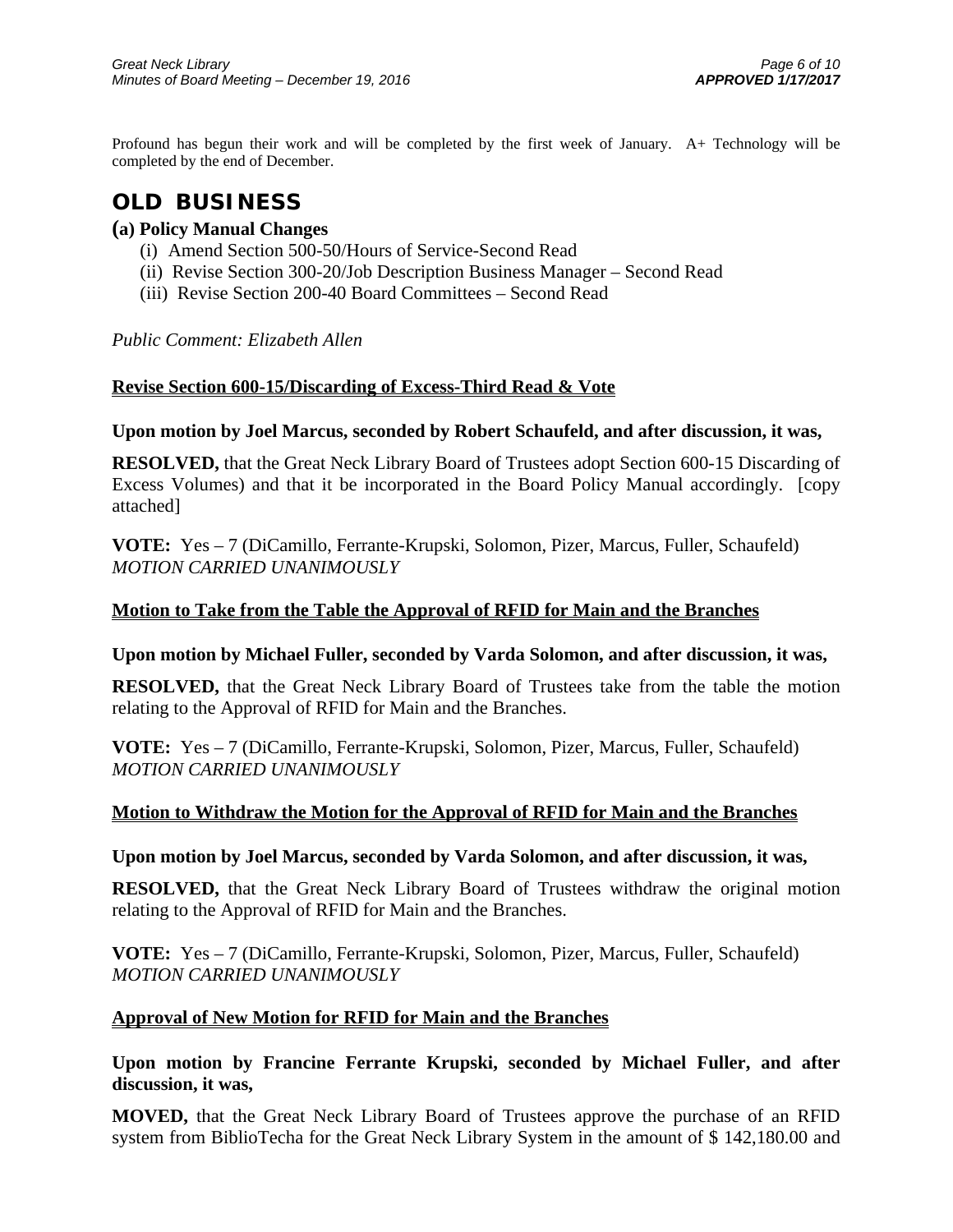the tagging of all library material (books and media) for RFID in the amount of \$ 86,640.55 and Automated Materials Handling (AMH) System in the amount of \$82,186.00; funds to be taken from the Automated Library Fund, including \$100,000 in grant funding from Senator Martins office which will be issued upon submission of formalized order.

*Public Comment: Elizabeth Allen, Marianna Wohlgemuth, David Zielenziger* 

*Board Comment: A Revised Proposal was prepared with the Automated Material Handling portion of the Resolution removed. The Executive Director Kathy Giotsas was asked to call Senator Martins office regarding grant funds and how/when they are distributed.* 

### **Upon motion by Francine Ferrante Krupski, seconded by Michael Fuller, and after discussion, it was,**

**RESOLVED,** that the Great Neck Library Board of Trustees approve the purchase of an RFID system from BiblioTecha/3M for the Great Neck Library System in the amount not to exceed \$142,180.00 and the tagging of all library material (books and media) for RFID in the amount not to exceed \$86,640.55; funds to be taken from the Automated Library Fund, including \$100,000 in grant funding from Senator Martins office which will be issued upon submission of formalized order.

**VOTE:** Yes – 6 (DiCamillo, Ferrante-Krupski, Solomon, Marcus, Fuller, Schaufeld) Abstention  $-1$  (Pizer) *MOTION CARRIED* 

## **NEW BUSINESS**

### **Acceptance of IT Consultant**

### **Upon motion by Robert Schaufeld, seconded by Michael Fuller, and after discussion, it was,**

**RESOLVED,** that the Great Neck Library Board of Trustees authorize the Executive Director to prepare a one year agreement with PC Wizard for IT consulting services, per the quotation dated November 8, 2016, in the amount of \$ 6,000 per month, to be charged to the Main Building and Special Services Fund.

**VOTE:** Yes – 6 (DiCamillo, Solomon, Pizer, Marcus, Fuller, Schaufeld) Abstention – 1 (Ferrante-Krupski) *MOTION CARRIED* 

*Public Comment: Jean Pierce* 

### **Approval of Two (2) Matrox Monarch HDX Devices**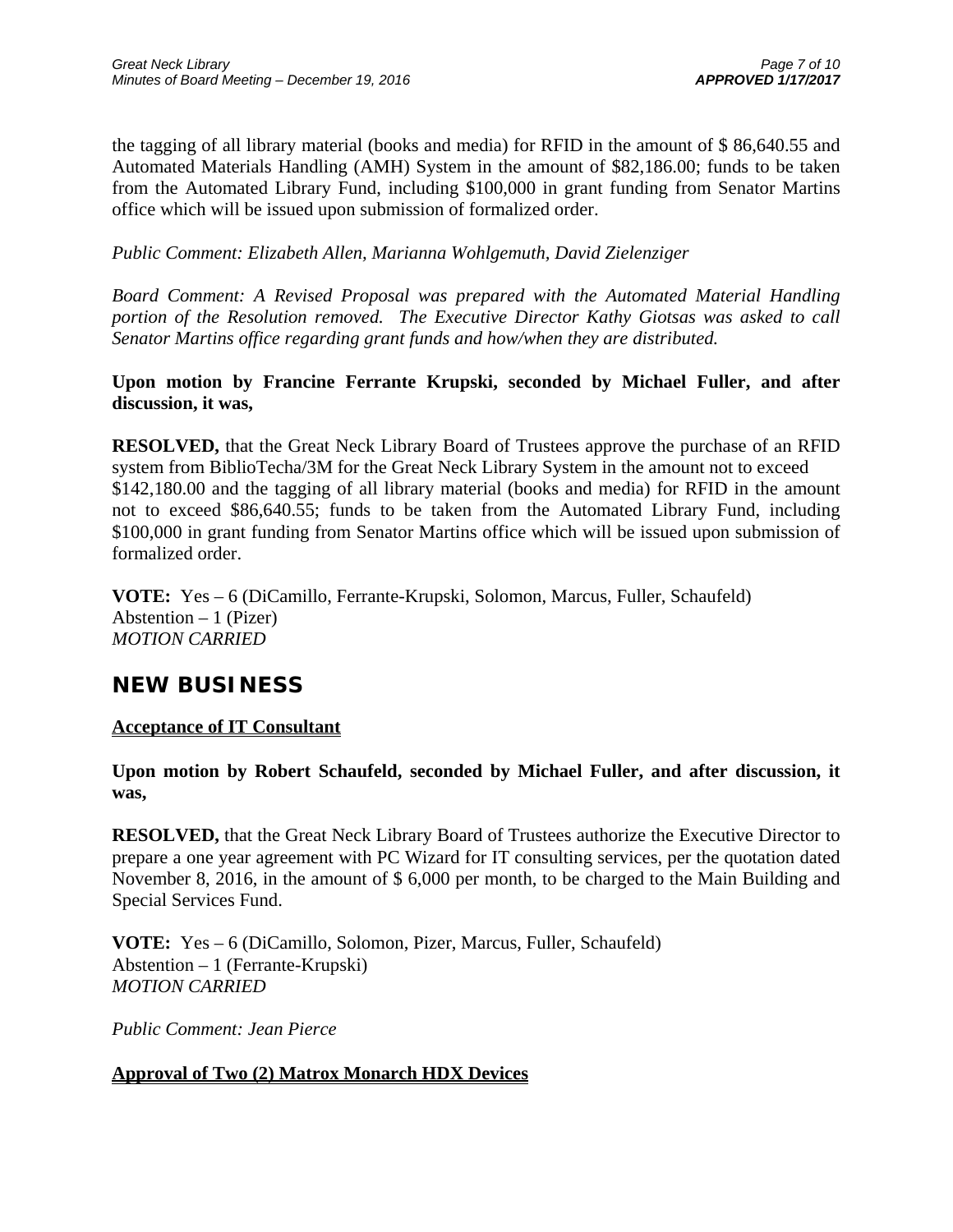### **Upon motion by Robert Schaufeld, seconded by Michael Fuller, and after discussion, it was,**

**RESOLVED,** that the Great Neck Library Board of Trustees approve the purchase of two (2) Matrox Monarch HDX Devices from B&H Photo, one for the Community Room and one for Levels, in an amount not to exceed \$4,000.00; such funds to be taken from the Main Building and Special Services fund.

### **Upon motion by Michael Fuller and seconded by Josie Pizer the Board unanimously voted to table the motion.** *MOTION TABLED*

### **Approval of the Installation of a Dedicated 20 Amp Duplex Outlet**

#### **Upon motion by Michael Fuller, seconded by Josie Pizer, and after discussion, it was,**

**RESOLVED,** that the Great Neck Library Board of Trustees approve the installation of a dedicated 20 AMP duplex outlet for the Community Room in the Main Library by JDT Electrical Contracting in the amount of \$ 775.00, to be charged to the Main Building and Special Services Fund.

**VOTE:** Yes – 7 (DiCamillo, Ferrante-Krupski, Solomon, Pizer, Marcus, Fuller, Schaufeld) *MOTION CARRIED UNANIMOUSLY* 

#### **Appointment of the Administrative Coordinator**

#### **Upon motion by Josie Pizer, seconded by Francine Ferrante Krupski, and after discussion, it was,**

**RESOLVED,** that the Great Neck Library Board of Trustees approve the appointment of Holly Coscetta to the position of Administrative Coordinator, effective December 20, 2016, at an annual salary of \$70,000.00.

**VOTE:** Yes – 7 (DiCamillo, Ferrante-Krupski, Solomon, Pizer, Marcus, Fuller, Schaufeld) *MOTION CARRIED UNANIMOUSLY* 

*Public Comment: Elizabeth Allen* 

### **Motion to Take from the Table the Approval of Two (2) Matrox Monarch HDX Devices**

#### **Upon motion by Josie Pizer, seconded by Michael Fuller, and after discussion, it was,**

**RESOLVED,** that the Great Neck Library Board of Trustees take from the table the motion relating to the Approval of Two (2) Matrox Monarch HDX Devices.

**VOTE:** Yes – 7 (DiCamillo, Ferrante-Krupski, Solomon, Pizer, Marcus, Fuller, Schaufeld) *MOTION CARRIED UNANIMOUSLY*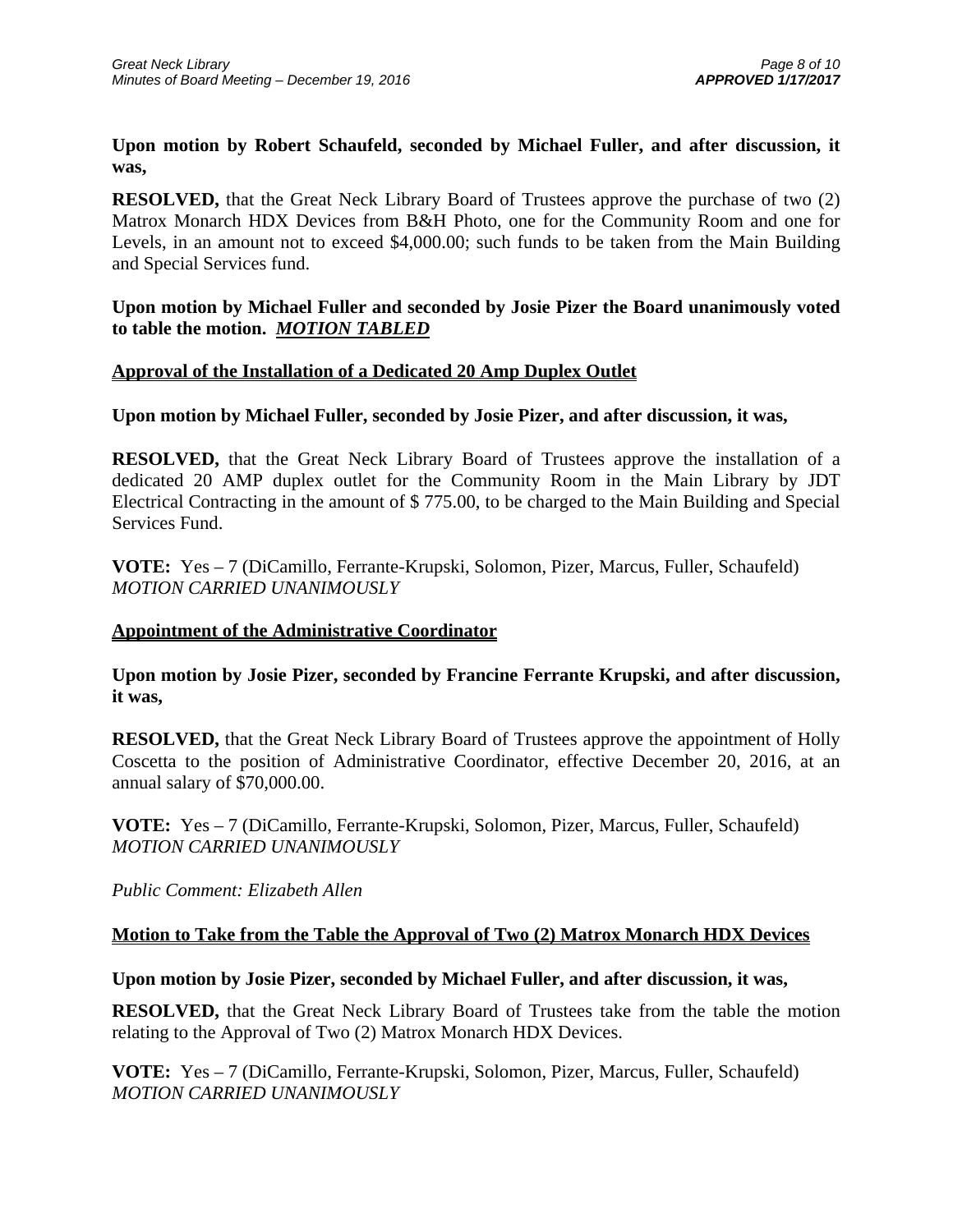### **Approval of Revised Motion for Two (2) Matrox Monarch HDX Devices**

**Upon motion by Robert Schaufeld, seconded by Michael Fuller, and after discussion, it was,** 

**RESOLVED,** that the Great Neck Library Board of Trustees approve the purchase of two (2) Matrox Monarch HDX Devices from Genesis Technologies, one for the Community Room and one for Levels, in an amount not to exceed \$4,000.00; such funds to be taken from the Main Building and Special Services fund.

**VOTE:** Yes – 7 (DiCamillo, Ferrante-Krupski, Solomon, Pizer, Marcus, Fuller, Schaufeld) *MOTION CARRIED UNANIMOUSLY* 

#### **Acceptance of Donation from Sakura Chorus**

**Upon motion by Michael Fuller, seconded by Francine Ferrante Krupski, and after discussion, it was,** 

**RESOLVED,** that the Great Neck Library Board of Trustees accept the gift of \$500.00 from and the Sakura Chorus and that an acknowledgment and thank you letter be issued to the Sakura Chorus.

**VOTE:** Yes – 7 (DiCamillo, Ferrante-Krupski, Solomon, Pizer, Marcus, Fuller, Schaufeld) *MOTION CARRIED UNANIMOUSLY* 

*Public Comment: Marianna Wohlgemuth* 

#### **Construction Change Orders**

#### **Additional Signage**

#### **Upon motion by Robert Schaufeld, seconded by Joel Marcus, and after discussion, it was,**

**RESOLVED,** that the Great Neck Library Board of Trustees approve Change Order VRD RCO # 117 for additional signage, in the amount of \$639.19; such funds to be taken from the Main Building and Special Services fund.

**VOTE:** Yes – 7 (DiCamillo, Ferrante-Krupski, Solomon, Pizer, Marcus, Fuller, Schaufeld) *MOTION CARRIED UNANIMOUSLY* 

#### **Audible Bell Addition**

**Upon motion by Francine Ferrante Krupski, seconded by Varda Solomon, and after discussion, it was,** 

**RESOLVED,** that the Great Neck Library Board of Trustees approve Change Order VRD RCO # 116 for an audible bell connected to the sprinkler system flow switch, as recommended by the